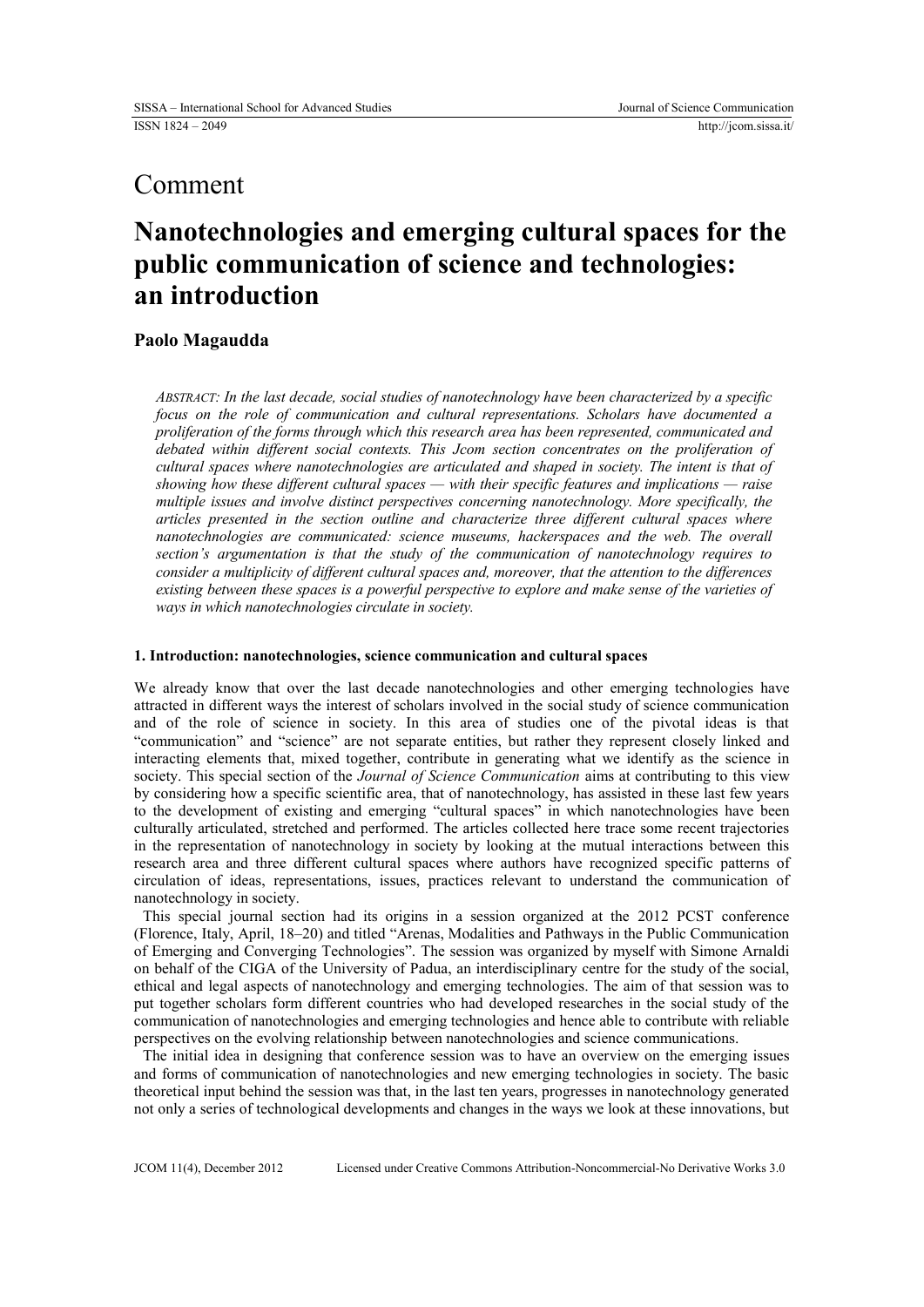they also accompanied, and also drove, a series of transformations affecting practices, issues and attitudes in the realm of science communication in society. In short, while technology has certainly changed, at the same time the culture and practices of communication of science had not kept still: spaces, issues, practices of communication have evolved and have thus influenced the chances of science to intersect with much broader and differentiated social spheres.

As already noted above, the relationship between nanotechnology and the communication of science in society is nothing new for the social study of science. First researches on this topic begun to appear about ten years ago, mimicking approaches and perspectives already developed in the study of biotechnologies  $(i.e.$  Nisbet and Lewenstein,<sup>1</sup> Bucchi and Neresini,<sup>2</sup> Bauer and Gaskell<sup>3</sup>). Among the main studies of this initial phase of the research there are analyses on the representations and representative frames generated by press and journalists concerning this scientific area.<sup>4,5</sup> Other relevant researches adopted a different approach, focussing on how the public opinion "reacted" toward the representation produced by media  $(i.e.$  Scheufele and Lewenstein,  $6$  Lee et al.<sup>7</sup>).

In the following years, a growing interest toward nanotechnologies generated more patterns of research that have developed together with a proliferation of analyses of media and public opinions in different countries (for the Italian case see for example Arnaldi<sup>8</sup> and Neresini<sup>9</sup>). Another area of research on the communication of nanotechnology involved the emergence of representations of nanotechnologies outside the press and processes of news making and thus concentrated especially on different kinds of popular culture and fictional contents involving nanotechnologies (i.e. Hayles,<sup>10</sup> Milburn,<sup>11</sup> Nerlich<sup>12</sup>). Other distinctive dimensions of inquiry have been on the narratives regarding the future expectations generated about nanotechnology's development<sup>13</sup> and on the practices of involvement and participation of citizens into debates regarding ethical and social implications of nanotechnologies. 14,15,16

As it is evident from this short and certainly incomplete review of the most important trajectories emerged in the social study of the communication of nanotechnology, this area has produced a huge and variegated collection of researches on the how nanotechnology circulated in the today contemporary culture. The articles presented here help to advance this debate by addressing the proliferation of social dimensions in which nanotechnologies are discussed by looking at three cultural spaces where nanotechnologies are represented and debated. These three cultural spaces are defined not just in terms of their physical characterization, but for the specific forms of science communication embodied in their practices, attitudes, interests and relations between actors involved.

The focus on the communication of science in terms of cultural spaces allows recognizing that cultural meanings, as well as social practices of communication, exist in relation with specific socio-material boundaries that organize the processes of creation of meaning and communication. This is even more relevant when we remember that the authority and credibility of science — as Thomas Gieryn<sup>17,18</sup> has repeatedly noted — is also a matter of cultural cartography. In science, indeed, cultural boundaries that set the cardinal points of interpretation are under a process of constant redefinition and recreation: an ever going process of adjustment of those differences and distances that distinguish credible, legitimate and authentic cultural spaces from other ones.

Considering the communication of nanotechnology trough a spatial metaphor means also that the diverse emerging representations and ideas about nanotechnologies can be conceived by looking at the different features that characterize these spaces. Moreover, it helps in recognizing how these specific spaces have their own trajectories and qualities that affect the ways in which nanotechnology, and science in general, are culturally constructed and articulated. Looking to the communication of nanotechnology in term of the diverse cultural spaces where the communication occurs also means to highlight the intrinsic multi-layered and polycentric nature of science in society, one of the main reasons why science is today articulated culturally in many and often contrasting ways in our western contemporary world.

### **2. Three cultural spaces for nanotechnolgoies: museums, hackerspaces and the web**

The articles constituting this *Jcom* special section deal with three different cultural spaces where the communication of nanotechnologies develops. By looking at these different spaces, the articles recognize some of the specific practices, issues, processes, discourses and scopes that produce very different cultural articulations of nanotechnology in the today society. They do not consider just how nanotechnologies are communicated, but they try to put on the foreground how nanotechnologies are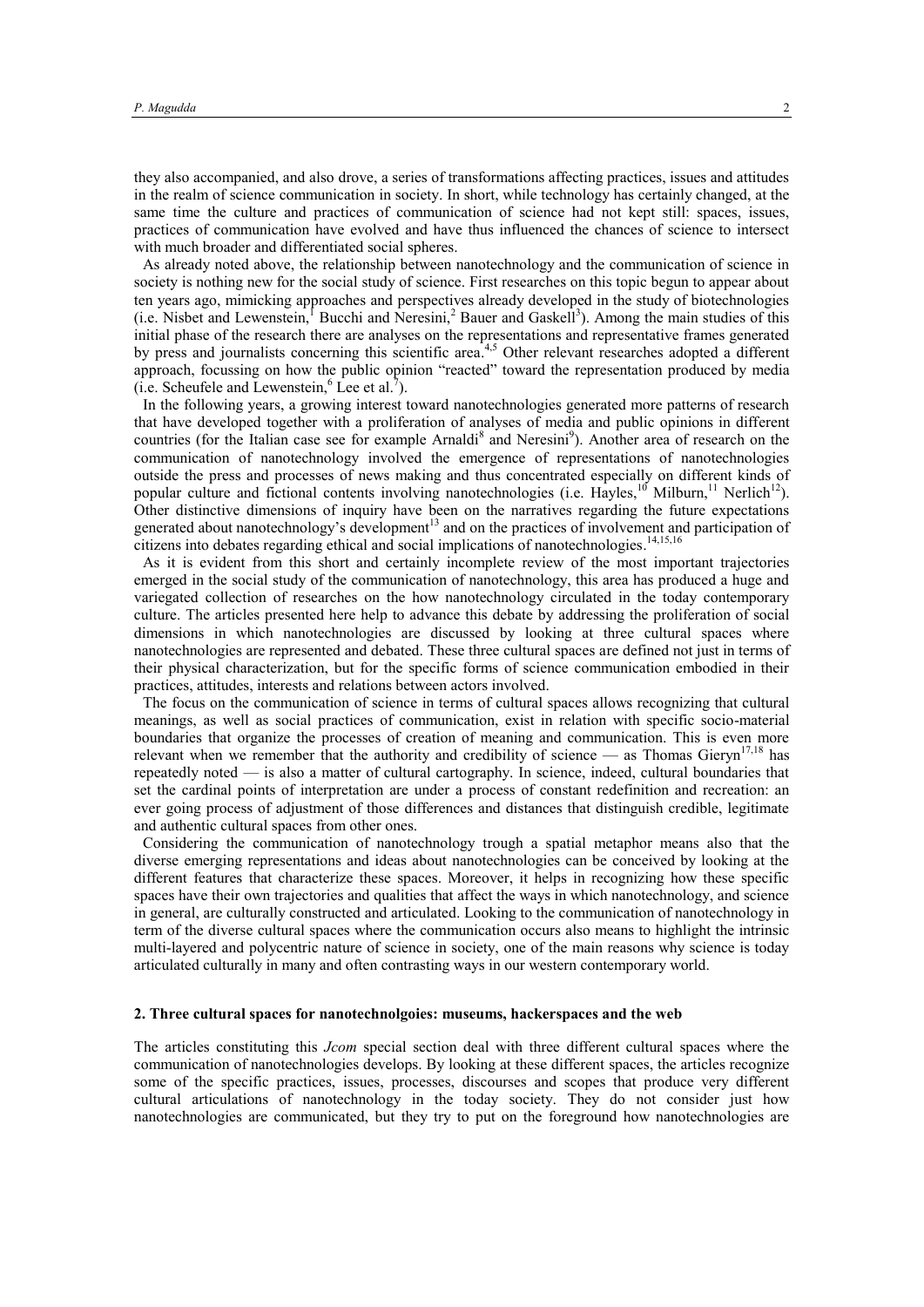constructed, transformed and debated according to a set of peculiar practices and features characterizing the cultural spaces considered.

The opening article by Brice Laurant, titled *Science museums as political places. Representing nanotechnology in European science museums*, open the section by presenting a rather traditional and well-established space for the communication of science: the museum. As the same author notes, science museums are not neutral spaces for the representation of science. The science museum is one of the pieces of the broader socio-political process that shapes the role of science and, more in general, the contemporary citizenship or, as the author writes, "a place where the organization of democracy itself is at stake". Even if museums are established spaces for communicating science, Laurant shows in the article that the recent European exhibitions on nanotechnologies have implied several changes in both museums' practices, the European policy of science communication and also the same idea of what should be communicated and represented.

Firstly, Laurant makes reference to how the rising of nanotechnology has interacted with new trends in museums' exhibitions, mainly consisting in the growing interactivity with visitors and in the tendency to present science as an ongoing activity rather than a "science already-made". This helps to highlight how the specific museums' patterns of evolution have be part of emerging political aims and institutional requests to perform nanotechnologies in a consensual way in front of the public. Moreover, the article also makes reference to the differences existing between the "European way" to communicate nanotechnologies and the attitude characterizing the United States. This further point raised in the paper gives an insight into the local (in this case say regional) "embebbedness" of science museums' practices and also into the fact that common trends — such as interactivity and the science-in-the-making — could be characterized by slightly different articulations in different places.

What is perhaps even more interesting in Laurant's article is when it addresses the changes occurring in museum's communication in terms of a shift from the "public understanding of science" to the "scientific understanding of the public", in so doing highlighting the growing centrality of the monitoring of citizens' opinion as a pivotal point of reference in science communication as well as in European policies. In sum, Laurant presents the link between nanotechnologies and science museums as anything but static and unproblematic. Museums' exhibitions have evolved together with new inputs coming from both the evolving practices of science communication and the political strategies planned at European level. Being the epicenter of an institutional and reliable form of science communication, linked with official policies and strategies, science museums represent specific cultural spaces that carry particular perspectives, problems and issues about both communication of science, nanotechnology and citizens' role in science advancements.

The significant role of science museum in the development of a large-scale communication emerges in a clearer way from the contrasts emerging when we consider the topic of the second article of this section and titled *NanoŠmano lab in Ljubljana: Disruptive Prototypes and Experimental Governance of Nanotechnologies in the Hackerspaces.* In this article, Denisa Kera develops further the relationship between nanotechnology and science communication by describing how hackerspaces are sites for an alternative form of science communication about nanotechnologies.

For many aspects, hackerspaces represent the complete opposite of science museum exhibitions. While the latter have often an institutional role and are linked with broader policies, on the contrary hackerspaces are not connected with official scientific institutions and are generally self-financing; if museums have just recently started to implement forms of interactivity, hackerspace are inherently based on people's and citizens pro-activity. Science museum have a long history and embody a whole set of traditions and established practices in science communication; conversely, hackerspaces are a very recent phenomenon and are in the full process of discovery of their own potentialities for establishing new relationships between science, communication, and citizens.

Hackerspaces are a specific case of a broader phenomenon involving new models of science production and circulation "from below", a topic that has already been addressed in terms of "peer-to-peer science" in a previous *Jcom* special issue (see Delfanti<sup>19</sup>). Hackerspaces are a good example of how, in these last few years, alternative science is developing outside the walls of canonical laboratories and scientific institutions. They usually are spaces where people with interests in science  $\&$  technologies can work and collaborate around specific projects and experiments. While primarily rooted in hardware and computer hacking culture, recently the work of hackerspaces is going in the direction of the so-called "biohacking"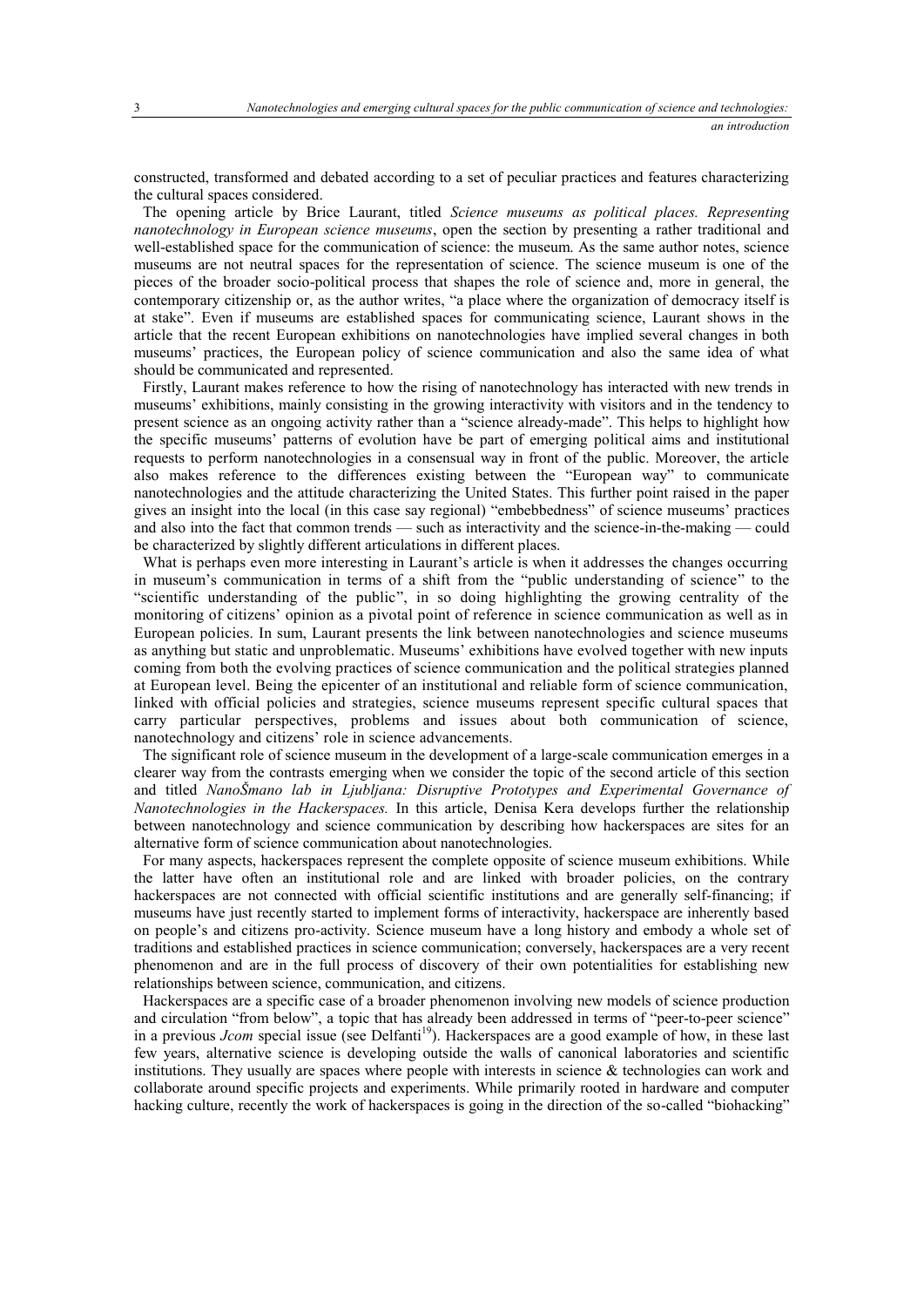and "do-it-yourself biology", i.e. activities involving experiments and projects about biology and also, as Kera shows in her article, nanotechnology.

More in particular, the article describes a particular experiment involving nanotechnology, developed at a hackerspace in Lubjana, Slovenia, called NanoŠmano Lab. The author use this example to show some of the main features that characterize hackerspaces as specific cultural spaces that articulate alternative practices and ideas around the role and the perception of nanotechnology in society. These spaces bring with them a specific set of cultural assumptions about what science, technologies and nanotechnologies are, and the Kera's article gives us the opportunity to see how a specific hackerspace's project site is linked with issues and questions connected with the way to consider the role of nanotechnologies in society. In these spaces, practices and activities are not just based on the need to stimulate an active involvement by people and citizens, but, with an ever deeper attitude, they are sites connected with the existence of entire communities sharing alternative models of interactions, political views and ideas about citizenship in relation with science and technology.

The quick report on the Slovenian hackerspace's project is interesting because it goes beyond the debate about the request of interactivity and involvement of citizens. The example tells us that these different spaces carrier a diverse set of assumptions about the science and society and on how nanotechnologies and our everyday lives intersect. As the authors note at the end of the article, the NanoŠmano's focus on the material and manual activities through which people participate marks an overturning of the usual cultural patterns mobilized in the representation of nanotechnologies: not something that revolutionizes our lives, but rather an ordinary presence in our everyday activities that we can manipulate and with which we even can play with. In short, this article lets us take a look to how alternative conceptions of the science-citizens nexus are rooted and strictly connected with a full set of assumptions, perspective and practices that characterize different cultural spaces such as hackerspaces are.

Finally, the third and last article of this special session, by Andrea Lorenzet, allows us to consider a different kind of cultural space for the circulation of nanotechnology in society, in this case the digital and virtual space of the world wide web. In this article, titled *Fear of being irrelevant? Science communication and nanotechnology as an 'internal' controversy*, the author aims at characterizing the circulation of issues and debates about nanotechnology in the World Wide Web, highlighting some peculiarities of the circulation of issues related with nanotechnologies and how there can be used as a source to understand the evolution of public controversies regarding this subject.

Starting from the idea that nanotechnologies have been recursively represented as a cause of a catastrophic event, such as the *grey goo*, Lorenzet refines the problem connected with the nanotechnogical risk by focussing on data generated from the monitoring of searches on search engines on the Internet referring to nanotechnological issues. The picture emerging from this work leads the author to characterize the web as a specific cultural space for the communication of nanotechnology: a space dominated by the professional involvement into the field, mainly connected with scientific research, academic publishing and corporate interests.

Hence, these and other data discussed in the article give the opportunity the author to ask provocatively if the debate about nanotechnology on the web is perhaps assuming the contours of an "internal controversy", a controversy that develops mainly within the professional sphere and that permeate only marginally the public and more mundane cultural space of citizens and consumers. The argument of the "internal controversy" is important because helps to consider how, in different cultural spaces, nanotechnologies are dealt with divergent perspectives, focussing on different issues, thus generating diverse processes of social framing.

The three articles presented in this special section certainly do not cover all the possible cultural spaces in which nanotechnologies are culturally articulated in society, nor did they manage to be fully comprehensive with respect to the specific situations they consider. However, taken together, they manage to draw, at least in part, a broader picture in which the relationship between nanotechnologies and communication in society has assumed a complex and very articulated arrangement. A broader picture that this *Jcom* special section has tried to explain in the light of a metaphorical map constituted by different cultural spaces with their own characteristics and peculiarities.